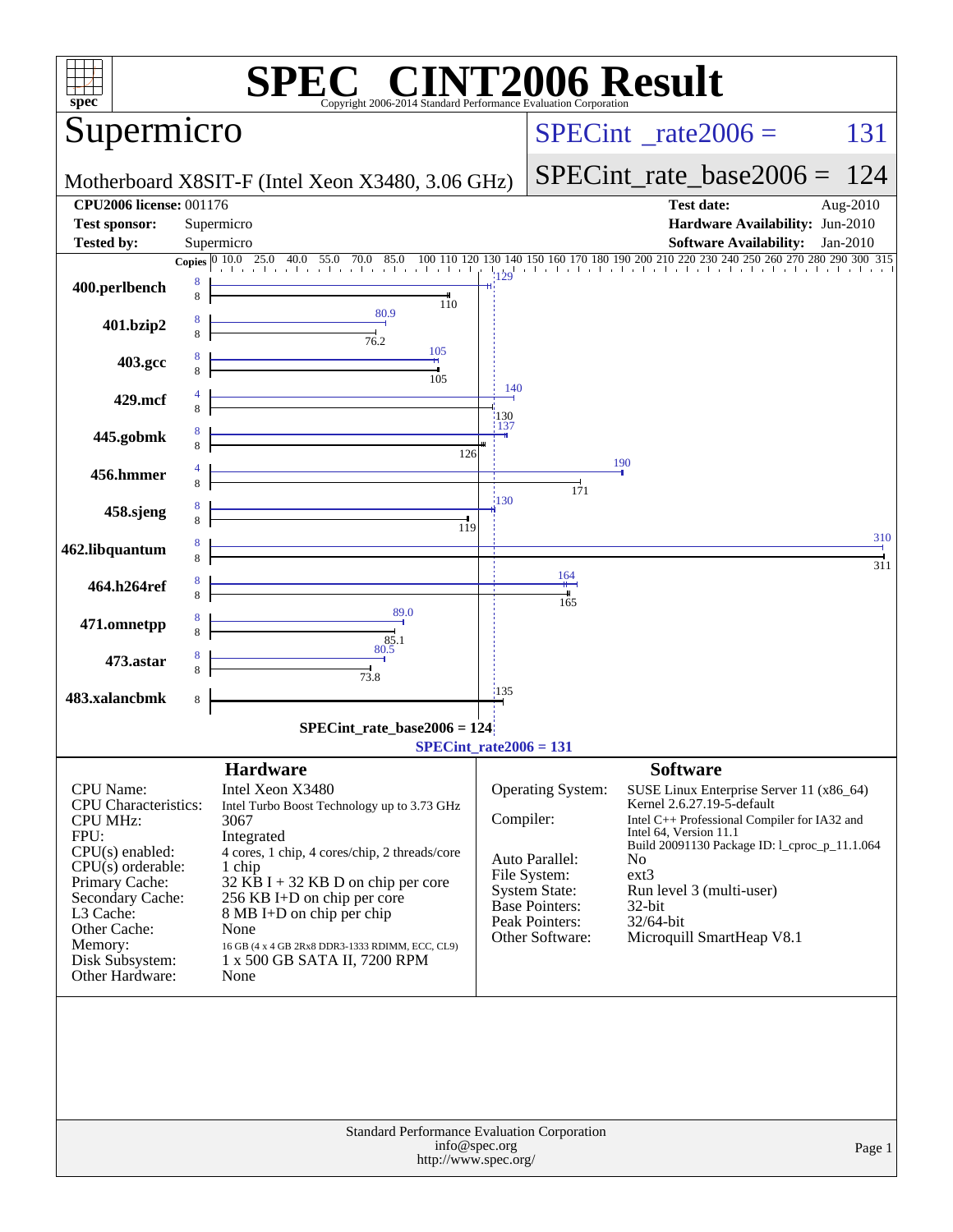

# **[SPEC CINT2006 Result](http://www.spec.org/auto/cpu2006/Docs/result-fields.html#SPECCINT2006Result)**

### Supermicro

#### SPECint rate $2006 = 131$

Motherboard X8SIT-F (Intel Xeon X3480, 3.06 GHz)

[SPECint\\_rate\\_base2006 =](http://www.spec.org/auto/cpu2006/Docs/result-fields.html#SPECintratebase2006) 124

**[CPU2006 license:](http://www.spec.org/auto/cpu2006/Docs/result-fields.html#CPU2006license)** 001176 **[Test date:](http://www.spec.org/auto/cpu2006/Docs/result-fields.html#Testdate)** Aug-2010

**[Test sponsor:](http://www.spec.org/auto/cpu2006/Docs/result-fields.html#Testsponsor)** Supermicro **[Hardware Availability:](http://www.spec.org/auto/cpu2006/Docs/result-fields.html#HardwareAvailability)** Jun-2010 **[Tested by:](http://www.spec.org/auto/cpu2006/Docs/result-fields.html#Testedby)** Supermicro **[Software Availability:](http://www.spec.org/auto/cpu2006/Docs/result-fields.html#SoftwareAvailability)** Jan-2010

#### **[Results Table](http://www.spec.org/auto/cpu2006/Docs/result-fields.html#ResultsTable)**

|                  | <b>Base</b>                                                                                              |                |       |                |       |                |              |               | <b>Peak</b>    |              |                |              |                |              |  |
|------------------|----------------------------------------------------------------------------------------------------------|----------------|-------|----------------|-------|----------------|--------------|---------------|----------------|--------------|----------------|--------------|----------------|--------------|--|
| <b>Benchmark</b> | <b>Copies</b>                                                                                            | <b>Seconds</b> | Ratio | <b>Seconds</b> | Ratio | <b>Seconds</b> | <b>Ratio</b> | <b>Copies</b> | <b>Seconds</b> | <b>Ratio</b> | <b>Seconds</b> | <b>Ratio</b> | <b>Seconds</b> | <b>Ratio</b> |  |
| 400.perlbench    |                                                                                                          | 715            | 109   | 707            | 111   | 711            | 110          |               | 612            | 128          | 604            | 129          | 604            | <u>129</u>   |  |
| 401.bzip2        |                                                                                                          | 1013           | 76.2  | 1014           | 76.2  | 1011           | 76.3         |               | 952            | 81.1         | 954            | 80.9         | 954            | 80.9         |  |
| $403.\text{gcc}$ |                                                                                                          | 612            | 105   | 614            | 105   | 611            | 105          |               | 623            | 103          | 612            | 105          | 613            | 105          |  |
| $429$ .mcf       |                                                                                                          | 560            | 130   | 560            | 130   | 560            | 130          |               | 261            | 140          | 261            | 140          | 261            | 140          |  |
| $445$ .gobmk     |                                                                                                          | 665            | 126   | 669            | 125   | 662            | 127          |               | 615            | <u>137</u>   | 613            | 137          | 617            | 136          |  |
| 456.hmmer        |                                                                                                          | 437            | 171   | 438            | 171   | 437            | 171          |               | 196            | <b>190</b>   | 197            | 190          | 196            | 191          |  |
| $458$ .sjeng     |                                                                                                          | 813            | 119   | 816            | 119   | 816            | 119          | 8             | 737            | 131          | 746            | 130          | 745            | <b>130</b>   |  |
| 462.libquantum   |                                                                                                          | 533            | 311   | 533            | 311   | 534            | 311          |               | 534            | 310          | 534            | 310          | 534            | 310          |  |
| 464.h264ref      |                                                                                                          | 1076           | 165   | 1072           | 165   | 1067           | 166          |               | 1085           | 163          | 1046           | 169          | 1077           | 164          |  |
| 471.omnetpp      |                                                                                                          | 588            | 85.0  | 587            | 85.1  | 588            | 85.1         |               | 562            | 89.0         | 561            | 89.1         | 562            | 89.0         |  |
| 473.astar        |                                                                                                          | 762            | 73.7  | 760            | 73.9  | 761            | 73.8         |               | 697            | 80.6         | 698            | 80.5         | 700            | 80.2         |  |
| 483.xalancbmk    |                                                                                                          | 408            | 135   | 409            | 135   | 409            | 135          |               | 408            | 135          | 409            | 135          | 409            | <u>135</u>   |  |
|                  | Results appear in the order in which they were run. Bold underlined text indicates a median measurement. |                |       |                |       |                |              |               |                |              |                |              |                |              |  |

#### **[Submit Notes](http://www.spec.org/auto/cpu2006/Docs/result-fields.html#SubmitNotes)**

The config file option 'submit' was used. numactl was used to bind copies to the cores

#### **[Operating System Notes](http://www.spec.org/auto/cpu2006/Docs/result-fields.html#OperatingSystemNotes)**

'ulimit -s unlimited' was used to set the stack size to unlimited prior to run

#### **[Platform Notes](http://www.spec.org/auto/cpu2006/Docs/result-fields.html#PlatformNotes)**

 Fan speed set to Full Speed in BIOS Setup. As tested, the system used a Supermicro CSE-827H-R920B chassis. The chassis is bundled with a PWS-920P-1R power supply, SNK-P0046P heatsink, and 4 FAN-00111L4 cooling fans.

#### **[General Notes](http://www.spec.org/auto/cpu2006/Docs/result-fields.html#GeneralNotes)**

Binaries were compiled on SLES 10 with Binutils 2.18.50.0.7.20080502

### **[Base Compiler Invocation](http://www.spec.org/auto/cpu2006/Docs/result-fields.html#BaseCompilerInvocation)**

[C benchmarks](http://www.spec.org/auto/cpu2006/Docs/result-fields.html#Cbenchmarks): [icc -m32](http://www.spec.org/cpu2006/results/res2010q3/cpu2006-20100913-13243.flags.html#user_CCbase_intel_icc_32bit_5ff4a39e364c98233615fdd38438c6f2)

Continued on next page

Standard Performance Evaluation Corporation [info@spec.org](mailto:info@spec.org) <http://www.spec.org/>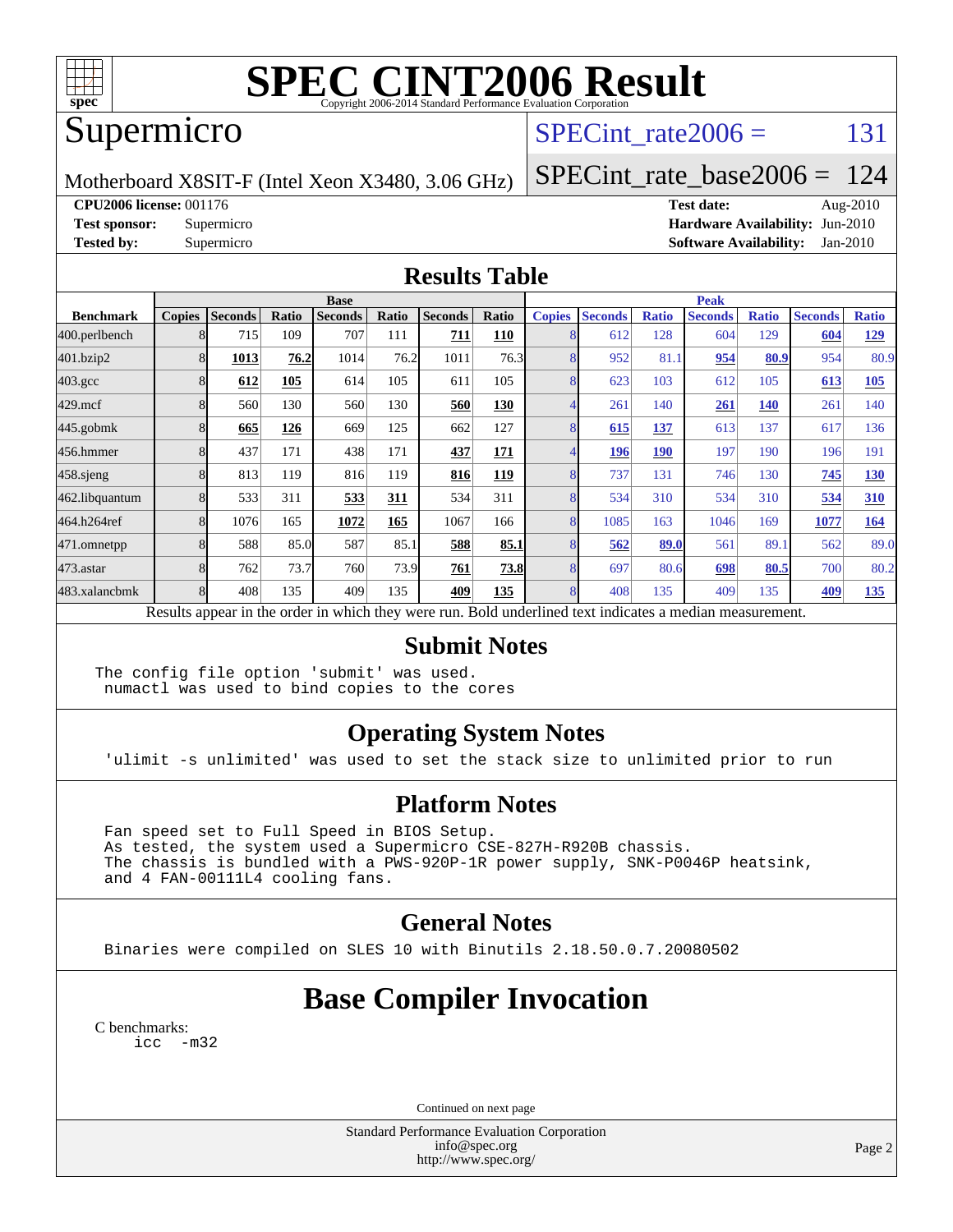| <b>SPEC CINT2006 Result</b><br>spec <sup>®</sup><br>Copyright 2006-2014 Standard Performance Evaluation Corporation                                                                                                                                                        |                                                                                                                 |
|----------------------------------------------------------------------------------------------------------------------------------------------------------------------------------------------------------------------------------------------------------------------------|-----------------------------------------------------------------------------------------------------------------|
| Supermicro                                                                                                                                                                                                                                                                 | 131<br>$SPECint rate 2006 =$                                                                                    |
| Motherboard X8SIT-F (Intel Xeon X3480, 3.06 GHz)                                                                                                                                                                                                                           | 124<br>$SPECint_rate_base2006 =$                                                                                |
| <b>CPU2006 license: 001176</b><br><b>Test sponsor:</b><br>Supermicro<br>Supermicro<br><b>Tested by:</b>                                                                                                                                                                    | <b>Test date:</b><br>Aug-2010<br>Hardware Availability: Jun-2010<br>$Jan-2010$<br><b>Software Availability:</b> |
| <b>Base Compiler Invocation (Continued)</b><br>$C++$ benchmarks:<br>icpc -m32                                                                                                                                                                                              |                                                                                                                 |
| <b>Base Portability Flags</b><br>400.perlbench: -DSPEC_CPU_LINUX_IA32<br>462.libquantum: - DSPEC CPU LINUX<br>483.xalancbmk: - DSPEC_CPU_LINUX                                                                                                                             |                                                                                                                 |
| <b>Base Optimization Flags</b><br>C benchmarks:<br>-xSSE4.2 -ipo -03 -no-prec-div -static -opt-prefetch<br>$C++$ benchmarks:<br>-xSSE4.2 -ipo -03 -no-prec-div -opt-prefetch -Wl,-z, muldefs<br>-L/home/cmplr/usr3/alrahate/cpu2006.1.1.ic11.1/libic11.1-32bit -lsmartheap |                                                                                                                 |
| <b>Base Other Flags</b>                                                                                                                                                                                                                                                    |                                                                                                                 |
| C benchmarks:<br>403.gcc: -Dalloca=_alloca                                                                                                                                                                                                                                 |                                                                                                                 |
| <b>Peak Compiler Invocation</b><br>C benchmarks (except as noted below):<br>$\text{icc}$ -m32<br>401.bzip2: icc -m64<br>$456.$ hmmer: icc $-m64$<br>458.sjeng: icc -m64<br>462.libquantum: icc -m64                                                                        |                                                                                                                 |
|                                                                                                                                                                                                                                                                            |                                                                                                                 |

[C++ benchmarks \(except as noted below\):](http://www.spec.org/auto/cpu2006/Docs/result-fields.html#CXXbenchmarksexceptasnotedbelow) [icpc -m32](http://www.spec.org/cpu2006/results/res2010q3/cpu2006-20100913-13243.flags.html#user_CXXpeak_intel_icpc_32bit_4e5a5ef1a53fd332b3c49e69c3330699)

473.astar: [icpc -m64](http://www.spec.org/cpu2006/results/res2010q3/cpu2006-20100913-13243.flags.html#user_peakCXXLD473_astar_intel_icpc_64bit_fc66a5337ce925472a5c54ad6a0de310)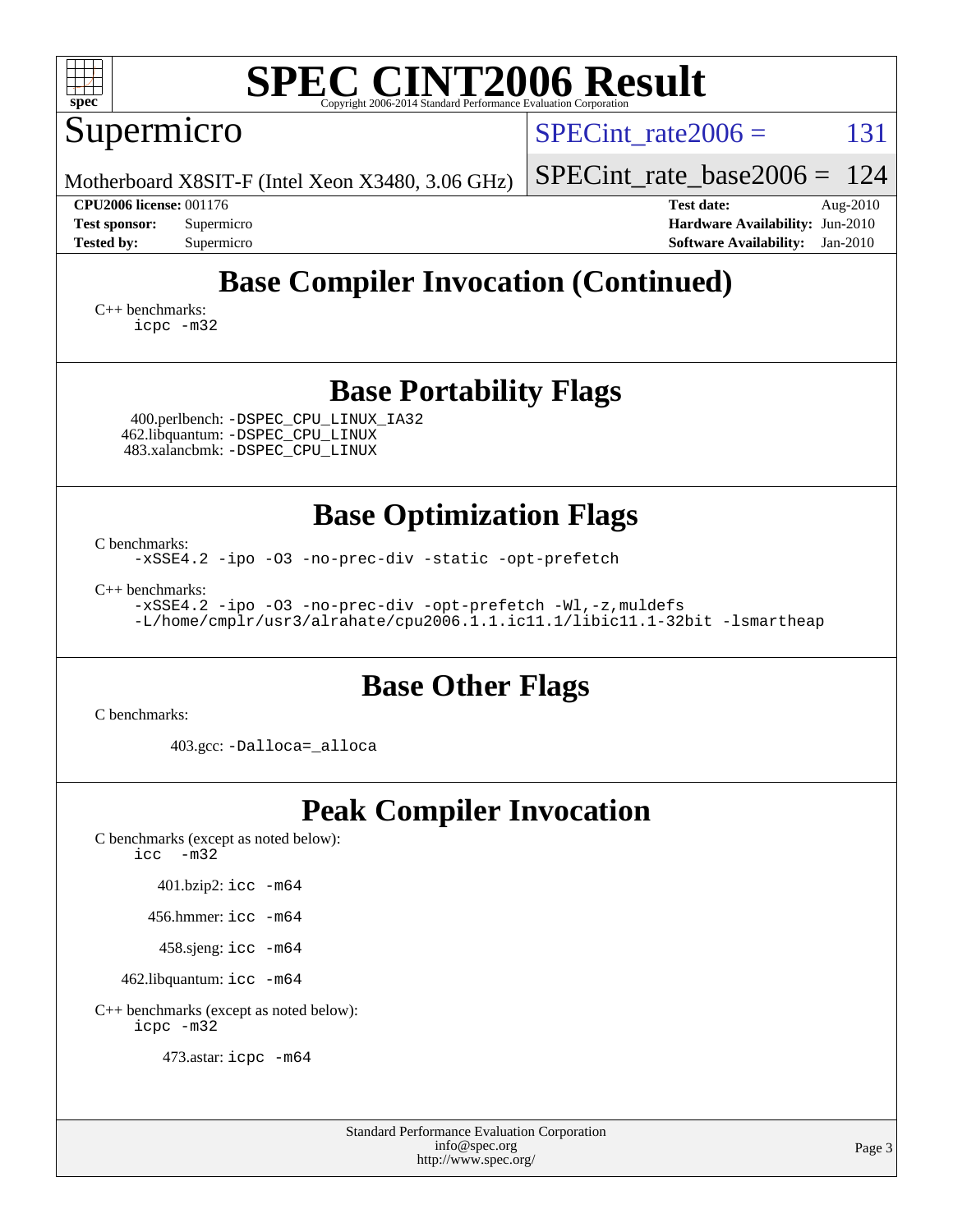

# **[SPEC CINT2006 Result](http://www.spec.org/auto/cpu2006/Docs/result-fields.html#SPECCINT2006Result)**

Supermicro

SPECint rate $2006 = 131$ 

Motherboard X8SIT-F (Intel Xeon X3480, 3.06 GHz)

[SPECint\\_rate\\_base2006 =](http://www.spec.org/auto/cpu2006/Docs/result-fields.html#SPECintratebase2006) 124

**[CPU2006 license:](http://www.spec.org/auto/cpu2006/Docs/result-fields.html#CPU2006license)** 001176 **[Test date:](http://www.spec.org/auto/cpu2006/Docs/result-fields.html#Testdate)** Aug-2010 **[Test sponsor:](http://www.spec.org/auto/cpu2006/Docs/result-fields.html#Testsponsor)** Supermicro Supermicro **[Hardware Availability:](http://www.spec.org/auto/cpu2006/Docs/result-fields.html#HardwareAvailability)** Jun-2010 **[Tested by:](http://www.spec.org/auto/cpu2006/Docs/result-fields.html#Testedby)** Supermicro **[Software Availability:](http://www.spec.org/auto/cpu2006/Docs/result-fields.html#SoftwareAvailability)** Jan-2010

#### **[Peak Portability Flags](http://www.spec.org/auto/cpu2006/Docs/result-fields.html#PeakPortabilityFlags)**

 400.perlbench: [-DSPEC\\_CPU\\_LINUX\\_IA32](http://www.spec.org/cpu2006/results/res2010q3/cpu2006-20100913-13243.flags.html#b400.perlbench_peakCPORTABILITY_DSPEC_CPU_LINUX_IA32) 401.bzip2: [-DSPEC\\_CPU\\_LP64](http://www.spec.org/cpu2006/results/res2010q3/cpu2006-20100913-13243.flags.html#suite_peakCPORTABILITY401_bzip2_DSPEC_CPU_LP64) 456.hmmer: [-DSPEC\\_CPU\\_LP64](http://www.spec.org/cpu2006/results/res2010q3/cpu2006-20100913-13243.flags.html#suite_peakCPORTABILITY456_hmmer_DSPEC_CPU_LP64) 458.sjeng: [-DSPEC\\_CPU\\_LP64](http://www.spec.org/cpu2006/results/res2010q3/cpu2006-20100913-13243.flags.html#suite_peakCPORTABILITY458_sjeng_DSPEC_CPU_LP64) 462.libquantum: [-DSPEC\\_CPU\\_LP64](http://www.spec.org/cpu2006/results/res2010q3/cpu2006-20100913-13243.flags.html#suite_peakCPORTABILITY462_libquantum_DSPEC_CPU_LP64) [-DSPEC\\_CPU\\_LINUX](http://www.spec.org/cpu2006/results/res2010q3/cpu2006-20100913-13243.flags.html#b462.libquantum_peakCPORTABILITY_DSPEC_CPU_LINUX) 473.astar: [-DSPEC\\_CPU\\_LP64](http://www.spec.org/cpu2006/results/res2010q3/cpu2006-20100913-13243.flags.html#suite_peakCXXPORTABILITY473_astar_DSPEC_CPU_LP64) 483.xalancbmk: [-DSPEC\\_CPU\\_LINUX](http://www.spec.org/cpu2006/results/res2010q3/cpu2006-20100913-13243.flags.html#b483.xalancbmk_peakCXXPORTABILITY_DSPEC_CPU_LINUX)

### **[Peak Optimization Flags](http://www.spec.org/auto/cpu2006/Docs/result-fields.html#PeakOptimizationFlags)**

[C benchmarks](http://www.spec.org/auto/cpu2006/Docs/result-fields.html#Cbenchmarks):

Standard Performance Evaluation Corporation Page 4 400.perlbench: [-xSSE4.2](http://www.spec.org/cpu2006/results/res2010q3/cpu2006-20100913-13243.flags.html#user_peakPASS2_CFLAGSPASS2_LDCFLAGS400_perlbench_f-xSSE42_f91528193cf0b216347adb8b939d4107)(pass 2) [-prof-gen](http://www.spec.org/cpu2006/results/res2010q3/cpu2006-20100913-13243.flags.html#user_peakPASS1_CFLAGSPASS1_LDCFLAGS400_perlbench_prof_gen_e43856698f6ca7b7e442dfd80e94a8fc)(pass 1) [-ipo](http://www.spec.org/cpu2006/results/res2010q3/cpu2006-20100913-13243.flags.html#user_peakPASS2_CFLAGSPASS2_LDCFLAGS400_perlbench_f-ipo)(pass 2) [-O3](http://www.spec.org/cpu2006/results/res2010q3/cpu2006-20100913-13243.flags.html#user_peakPASS2_CFLAGSPASS2_LDCFLAGS400_perlbench_f-O3)(pass 2) [-no-prec-div](http://www.spec.org/cpu2006/results/res2010q3/cpu2006-20100913-13243.flags.html#user_peakPASS2_CFLAGSPASS2_LDCFLAGS400_perlbench_f-no-prec-div)(pass 2) [-static](http://www.spec.org/cpu2006/results/res2010q3/cpu2006-20100913-13243.flags.html#user_peakPASS2_CFLAGSPASS2_LDCFLAGS400_perlbench_f-static)(pass 2) [-prof-use](http://www.spec.org/cpu2006/results/res2010q3/cpu2006-20100913-13243.flags.html#user_peakPASS2_CFLAGSPASS2_LDCFLAGS400_perlbench_prof_use_bccf7792157ff70d64e32fe3e1250b55)(pass 2) [-ansi-alias](http://www.spec.org/cpu2006/results/res2010q3/cpu2006-20100913-13243.flags.html#user_peakCOPTIMIZE400_perlbench_f-ansi-alias) 401.bzip2: [-xSSE4.2](http://www.spec.org/cpu2006/results/res2010q3/cpu2006-20100913-13243.flags.html#user_peakPASS2_CFLAGSPASS2_LDCFLAGS401_bzip2_f-xSSE42_f91528193cf0b216347adb8b939d4107)(pass 2) [-prof-gen](http://www.spec.org/cpu2006/results/res2010q3/cpu2006-20100913-13243.flags.html#user_peakPASS1_CFLAGSPASS1_LDCFLAGS401_bzip2_prof_gen_e43856698f6ca7b7e442dfd80e94a8fc)(pass 1) [-ipo](http://www.spec.org/cpu2006/results/res2010q3/cpu2006-20100913-13243.flags.html#user_peakPASS2_CFLAGSPASS2_LDCFLAGS401_bzip2_f-ipo)(pass 2) [-O3](http://www.spec.org/cpu2006/results/res2010q3/cpu2006-20100913-13243.flags.html#user_peakPASS2_CFLAGSPASS2_LDCFLAGS401_bzip2_f-O3)(pass 2) [-no-prec-div](http://www.spec.org/cpu2006/results/res2010q3/cpu2006-20100913-13243.flags.html#user_peakPASS2_CFLAGSPASS2_LDCFLAGS401_bzip2_f-no-prec-div)(pass 2) [-static](http://www.spec.org/cpu2006/results/res2010q3/cpu2006-20100913-13243.flags.html#user_peakPASS2_CFLAGSPASS2_LDCFLAGS401_bzip2_f-static)(pass 2) [-prof-use](http://www.spec.org/cpu2006/results/res2010q3/cpu2006-20100913-13243.flags.html#user_peakPASS2_CFLAGSPASS2_LDCFLAGS401_bzip2_prof_use_bccf7792157ff70d64e32fe3e1250b55)(pass 2) [-opt-prefetch](http://www.spec.org/cpu2006/results/res2010q3/cpu2006-20100913-13243.flags.html#user_peakCOPTIMIZE401_bzip2_f-opt-prefetch) [-ansi-alias](http://www.spec.org/cpu2006/results/res2010q3/cpu2006-20100913-13243.flags.html#user_peakCOPTIMIZE401_bzip2_f-ansi-alias) [-auto-ilp32](http://www.spec.org/cpu2006/results/res2010q3/cpu2006-20100913-13243.flags.html#user_peakCOPTIMIZE401_bzip2_f-auto-ilp32) 403.gcc: [-xSSE4.2](http://www.spec.org/cpu2006/results/res2010q3/cpu2006-20100913-13243.flags.html#user_peakCOPTIMIZE403_gcc_f-xSSE42_f91528193cf0b216347adb8b939d4107) [-ipo](http://www.spec.org/cpu2006/results/res2010q3/cpu2006-20100913-13243.flags.html#user_peakCOPTIMIZE403_gcc_f-ipo) [-O3](http://www.spec.org/cpu2006/results/res2010q3/cpu2006-20100913-13243.flags.html#user_peakCOPTIMIZE403_gcc_f-O3) [-no-prec-div](http://www.spec.org/cpu2006/results/res2010q3/cpu2006-20100913-13243.flags.html#user_peakCOPTIMIZE403_gcc_f-no-prec-div) [-static](http://www.spec.org/cpu2006/results/res2010q3/cpu2006-20100913-13243.flags.html#user_peakCOPTIMIZE403_gcc_f-static) 429.mcf: [-xSSE4.2](http://www.spec.org/cpu2006/results/res2010q3/cpu2006-20100913-13243.flags.html#user_peakCOPTIMIZE429_mcf_f-xSSE42_f91528193cf0b216347adb8b939d4107) [-ipo](http://www.spec.org/cpu2006/results/res2010q3/cpu2006-20100913-13243.flags.html#user_peakCOPTIMIZE429_mcf_f-ipo) [-O3](http://www.spec.org/cpu2006/results/res2010q3/cpu2006-20100913-13243.flags.html#user_peakCOPTIMIZE429_mcf_f-O3) [-no-prec-div](http://www.spec.org/cpu2006/results/res2010q3/cpu2006-20100913-13243.flags.html#user_peakCOPTIMIZE429_mcf_f-no-prec-div) [-static](http://www.spec.org/cpu2006/results/res2010q3/cpu2006-20100913-13243.flags.html#user_peakCOPTIMIZE429_mcf_f-static) [-opt-prefetch](http://www.spec.org/cpu2006/results/res2010q3/cpu2006-20100913-13243.flags.html#user_peakCOPTIMIZE429_mcf_f-opt-prefetch) 445.gobmk: [-xSSE4.2](http://www.spec.org/cpu2006/results/res2010q3/cpu2006-20100913-13243.flags.html#user_peakPASS2_CFLAGSPASS2_LDCFLAGS445_gobmk_f-xSSE42_f91528193cf0b216347adb8b939d4107)(pass 2) [-prof-gen](http://www.spec.org/cpu2006/results/res2010q3/cpu2006-20100913-13243.flags.html#user_peakPASS1_CFLAGSPASS1_LDCFLAGS445_gobmk_prof_gen_e43856698f6ca7b7e442dfd80e94a8fc)(pass 1) [-prof-use](http://www.spec.org/cpu2006/results/res2010q3/cpu2006-20100913-13243.flags.html#user_peakPASS2_CFLAGSPASS2_LDCFLAGS445_gobmk_prof_use_bccf7792157ff70d64e32fe3e1250b55)(pass 2) [-O2](http://www.spec.org/cpu2006/results/res2010q3/cpu2006-20100913-13243.flags.html#user_peakCOPTIMIZE445_gobmk_f-O2) [-ipo](http://www.spec.org/cpu2006/results/res2010q3/cpu2006-20100913-13243.flags.html#user_peakCOPTIMIZE445_gobmk_f-ipo) [-no-prec-div](http://www.spec.org/cpu2006/results/res2010q3/cpu2006-20100913-13243.flags.html#user_peakCOPTIMIZE445_gobmk_f-no-prec-div) [-ansi-alias](http://www.spec.org/cpu2006/results/res2010q3/cpu2006-20100913-13243.flags.html#user_peakCOPTIMIZE445_gobmk_f-ansi-alias) 456.hmmer: [-xSSE4.2](http://www.spec.org/cpu2006/results/res2010q3/cpu2006-20100913-13243.flags.html#user_peakCOPTIMIZE456_hmmer_f-xSSE42_f91528193cf0b216347adb8b939d4107) [-ipo](http://www.spec.org/cpu2006/results/res2010q3/cpu2006-20100913-13243.flags.html#user_peakCOPTIMIZE456_hmmer_f-ipo) [-O3](http://www.spec.org/cpu2006/results/res2010q3/cpu2006-20100913-13243.flags.html#user_peakCOPTIMIZE456_hmmer_f-O3) [-no-prec-div](http://www.spec.org/cpu2006/results/res2010q3/cpu2006-20100913-13243.flags.html#user_peakCOPTIMIZE456_hmmer_f-no-prec-div) [-static](http://www.spec.org/cpu2006/results/res2010q3/cpu2006-20100913-13243.flags.html#user_peakCOPTIMIZE456_hmmer_f-static) [-unroll2](http://www.spec.org/cpu2006/results/res2010q3/cpu2006-20100913-13243.flags.html#user_peakCOPTIMIZE456_hmmer_f-unroll_784dae83bebfb236979b41d2422d7ec2) [-ansi-alias](http://www.spec.org/cpu2006/results/res2010q3/cpu2006-20100913-13243.flags.html#user_peakCOPTIMIZE456_hmmer_f-ansi-alias) [-auto-ilp32](http://www.spec.org/cpu2006/results/res2010q3/cpu2006-20100913-13243.flags.html#user_peakCOPTIMIZE456_hmmer_f-auto-ilp32)  $458 \text{.}$  sjeng:  $-xSSE4$ .  $2(\text{pass 2})$  -prof-qen(pass 1) [-ipo](http://www.spec.org/cpu2006/results/res2010q3/cpu2006-20100913-13243.flags.html#user_peakPASS2_CFLAGSPASS2_LDCFLAGS458_sjeng_f-ipo)(pass 2) [-O3](http://www.spec.org/cpu2006/results/res2010q3/cpu2006-20100913-13243.flags.html#user_peakPASS2_CFLAGSPASS2_LDCFLAGS458_sjeng_f-O3)(pass 2) [-no-prec-div](http://www.spec.org/cpu2006/results/res2010q3/cpu2006-20100913-13243.flags.html#user_peakPASS2_CFLAGSPASS2_LDCFLAGS458_sjeng_f-no-prec-div)(pass 2) [-static](http://www.spec.org/cpu2006/results/res2010q3/cpu2006-20100913-13243.flags.html#user_peakPASS2_CFLAGSPASS2_LDCFLAGS458_sjeng_f-static)(pass 2) [-prof-use](http://www.spec.org/cpu2006/results/res2010q3/cpu2006-20100913-13243.flags.html#user_peakPASS2_CFLAGSPASS2_LDCFLAGS458_sjeng_prof_use_bccf7792157ff70d64e32fe3e1250b55)(pass 2) [-unroll4](http://www.spec.org/cpu2006/results/res2010q3/cpu2006-20100913-13243.flags.html#user_peakCOPTIMIZE458_sjeng_f-unroll_4e5e4ed65b7fd20bdcd365bec371b81f) [-auto-ilp32](http://www.spec.org/cpu2006/results/res2010q3/cpu2006-20100913-13243.flags.html#user_peakCOPTIMIZE458_sjeng_f-auto-ilp32) 462.libquantum: [-xSSE4.2](http://www.spec.org/cpu2006/results/res2010q3/cpu2006-20100913-13243.flags.html#user_peakCOPTIMIZE462_libquantum_f-xSSE42_f91528193cf0b216347adb8b939d4107) [-ipo](http://www.spec.org/cpu2006/results/res2010q3/cpu2006-20100913-13243.flags.html#user_peakCOPTIMIZE462_libquantum_f-ipo) [-O3](http://www.spec.org/cpu2006/results/res2010q3/cpu2006-20100913-13243.flags.html#user_peakCOPTIMIZE462_libquantum_f-O3) [-no-prec-div](http://www.spec.org/cpu2006/results/res2010q3/cpu2006-20100913-13243.flags.html#user_peakCOPTIMIZE462_libquantum_f-no-prec-div) [-static](http://www.spec.org/cpu2006/results/res2010q3/cpu2006-20100913-13243.flags.html#user_peakCOPTIMIZE462_libquantum_f-static) [-auto-ilp32](http://www.spec.org/cpu2006/results/res2010q3/cpu2006-20100913-13243.flags.html#user_peakCOPTIMIZE462_libquantum_f-auto-ilp32) [-opt-prefetch](http://www.spec.org/cpu2006/results/res2010q3/cpu2006-20100913-13243.flags.html#user_peakCOPTIMIZE462_libquantum_f-opt-prefetch) 464.h264ref: [-xSSE4.2](http://www.spec.org/cpu2006/results/res2010q3/cpu2006-20100913-13243.flags.html#user_peakPASS2_CFLAGSPASS2_LDCFLAGS464_h264ref_f-xSSE42_f91528193cf0b216347adb8b939d4107)(pass 2) [-prof-gen](http://www.spec.org/cpu2006/results/res2010q3/cpu2006-20100913-13243.flags.html#user_peakPASS1_CFLAGSPASS1_LDCFLAGS464_h264ref_prof_gen_e43856698f6ca7b7e442dfd80e94a8fc)(pass 1) [-ipo](http://www.spec.org/cpu2006/results/res2010q3/cpu2006-20100913-13243.flags.html#user_peakPASS2_CFLAGSPASS2_LDCFLAGS464_h264ref_f-ipo)(pass 2) [-O3](http://www.spec.org/cpu2006/results/res2010q3/cpu2006-20100913-13243.flags.html#user_peakPASS2_CFLAGSPASS2_LDCFLAGS464_h264ref_f-O3)(pass 2) [-no-prec-div](http://www.spec.org/cpu2006/results/res2010q3/cpu2006-20100913-13243.flags.html#user_peakPASS2_CFLAGSPASS2_LDCFLAGS464_h264ref_f-no-prec-div)(pass 2) [-static](http://www.spec.org/cpu2006/results/res2010q3/cpu2006-20100913-13243.flags.html#user_peakPASS2_CFLAGSPASS2_LDCFLAGS464_h264ref_f-static)(pass 2) [-prof-use](http://www.spec.org/cpu2006/results/res2010q3/cpu2006-20100913-13243.flags.html#user_peakPASS2_CFLAGSPASS2_LDCFLAGS464_h264ref_prof_use_bccf7792157ff70d64e32fe3e1250b55)(pass 2) [-unroll2](http://www.spec.org/cpu2006/results/res2010q3/cpu2006-20100913-13243.flags.html#user_peakCOPTIMIZE464_h264ref_f-unroll_784dae83bebfb236979b41d2422d7ec2) [-ansi-alias](http://www.spec.org/cpu2006/results/res2010q3/cpu2006-20100913-13243.flags.html#user_peakCOPTIMIZE464_h264ref_f-ansi-alias) [C++ benchmarks:](http://www.spec.org/auto/cpu2006/Docs/result-fields.html#CXXbenchmarks) 471.omnetpp: [-xSSE4.2](http://www.spec.org/cpu2006/results/res2010q3/cpu2006-20100913-13243.flags.html#user_peakPASS2_CXXFLAGSPASS2_LDCXXFLAGS471_omnetpp_f-xSSE42_f91528193cf0b216347adb8b939d4107)(pass 2) [-prof-gen](http://www.spec.org/cpu2006/results/res2010q3/cpu2006-20100913-13243.flags.html#user_peakPASS1_CXXFLAGSPASS1_LDCXXFLAGS471_omnetpp_prof_gen_e43856698f6ca7b7e442dfd80e94a8fc)(pass 1) [-ipo](http://www.spec.org/cpu2006/results/res2010q3/cpu2006-20100913-13243.flags.html#user_peakPASS2_CXXFLAGSPASS2_LDCXXFLAGS471_omnetpp_f-ipo)(pass 2) [-O3](http://www.spec.org/cpu2006/results/res2010q3/cpu2006-20100913-13243.flags.html#user_peakPASS2_CXXFLAGSPASS2_LDCXXFLAGS471_omnetpp_f-O3)(pass 2) [-no-prec-div](http://www.spec.org/cpu2006/results/res2010q3/cpu2006-20100913-13243.flags.html#user_peakPASS2_CXXFLAGSPASS2_LDCXXFLAGS471_omnetpp_f-no-prec-div)(pass 2) [-prof-use](http://www.spec.org/cpu2006/results/res2010q3/cpu2006-20100913-13243.flags.html#user_peakPASS2_CXXFLAGSPASS2_LDCXXFLAGS471_omnetpp_prof_use_bccf7792157ff70d64e32fe3e1250b55)(pass 2) [-ansi-alias](http://www.spec.org/cpu2006/results/res2010q3/cpu2006-20100913-13243.flags.html#user_peakCXXOPTIMIZE471_omnetpp_f-ansi-alias) [-opt-ra-region-strategy=block](http://www.spec.org/cpu2006/results/res2010q3/cpu2006-20100913-13243.flags.html#user_peakCXXOPTIMIZE471_omnetpp_f-opt-ra-region-strategy-block_a0a37c372d03933b2a18d4af463c1f69) [-Wl,-z,muldefs](http://www.spec.org/cpu2006/results/res2010q3/cpu2006-20100913-13243.flags.html#user_peakEXTRA_LDFLAGS471_omnetpp_link_force_multiple1_74079c344b956b9658436fd1b6dd3a8a) [-L/home/cmplr/usr3/alrahate/cpu2006.1.1.ic11.1/libic11.1-32bit -lsmartheap](http://www.spec.org/cpu2006/results/res2010q3/cpu2006-20100913-13243.flags.html#user_peakEXTRA_LIBS471_omnetpp_SmartHeap_d86dffe4a79b79ef8890d5cce17030c3) Continued on next page

[info@spec.org](mailto:info@spec.org) <http://www.spec.org/>